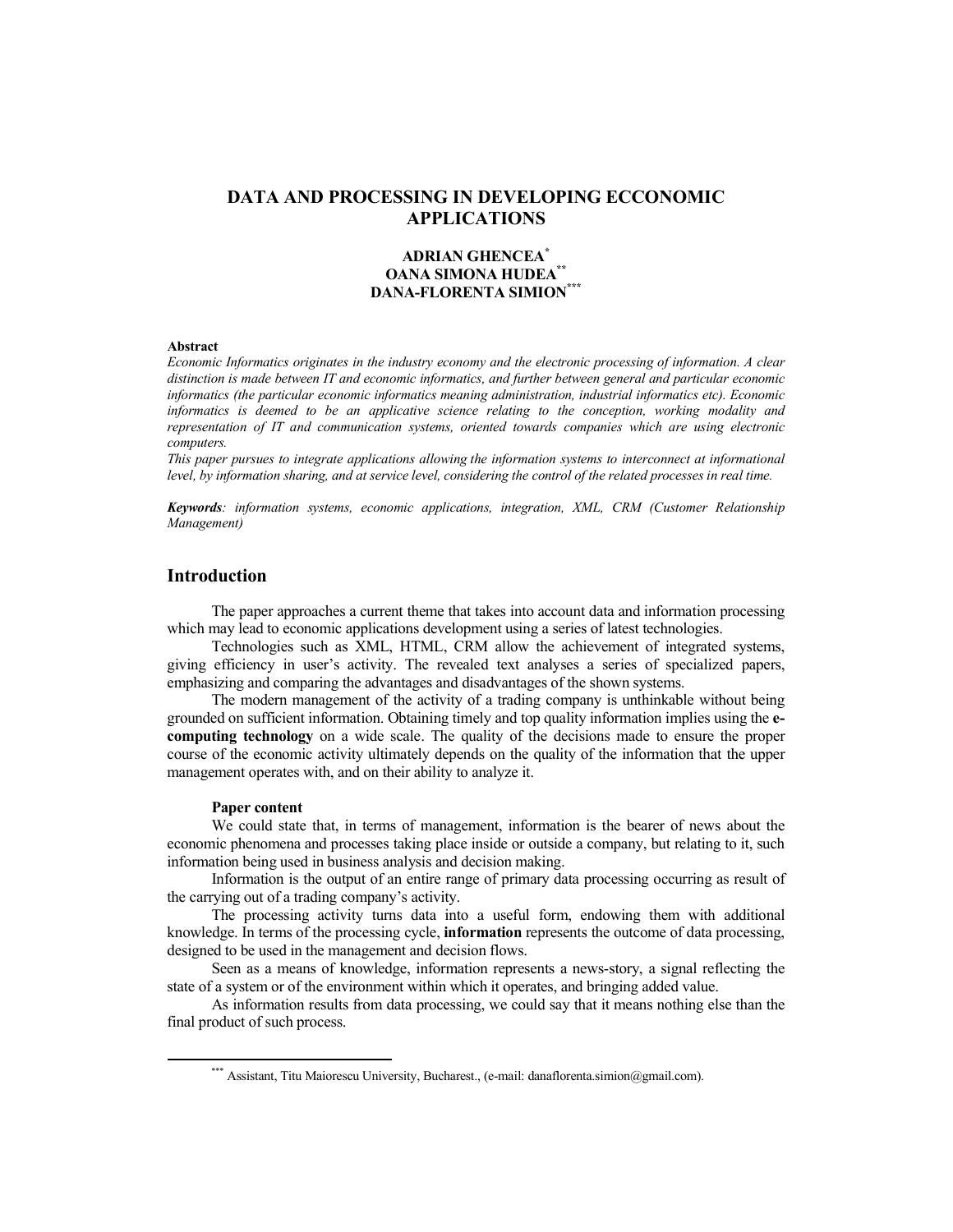

#### **Picture 1 Fields of Economic Informatics**

Programming languages, techniques and methods have known a tremendous boost since the appearance of computers until nowadays, due to the need to respond to the continuing increase in number and complexity of miscellaneous issues to be settled and therefore, implicitly, of the related programs. Thus, programming has evolved from the initial stage of introducing notions directly in binary code, and continued with the advent of assembling languages allowing the symbolic representation of instructions for computer.

The main issues arising in data integration process are generated by:

- The use of multiple data sources resorting to different versions of data representation,
- The necessity to synchronize in time the data taken over from different sources
- The use of non-conventional data,

The ad-hoc connections to be made between different types of data or between different software applications.

Unconventional data are not standardized, semi-structured and newly defined within applications data, data with a dynamic structure or changeable in time. Given the specific characteristics of unconventional data, it is extremely difficult, and sometimes even impossible, to define general rules, universally accepted, for handling and using such types of data in software applications.

The distributed application is that application running on multiple computers simultaneously so as to improve the application performance and scalability.

The use of distributed architectures for the development of economic applications offers several advantages, namely:

The provision of the application with automatic scalability, by adding other computers to the system,

The possibility to integrate applications running in different environments, on different platforms or operating systems,

The possibility to synchronize and to allow real-time communication between multiple clients,

The possibility to support poor computer systems in terms of technical characteristics to ensure the hardware resources required to run the related applications.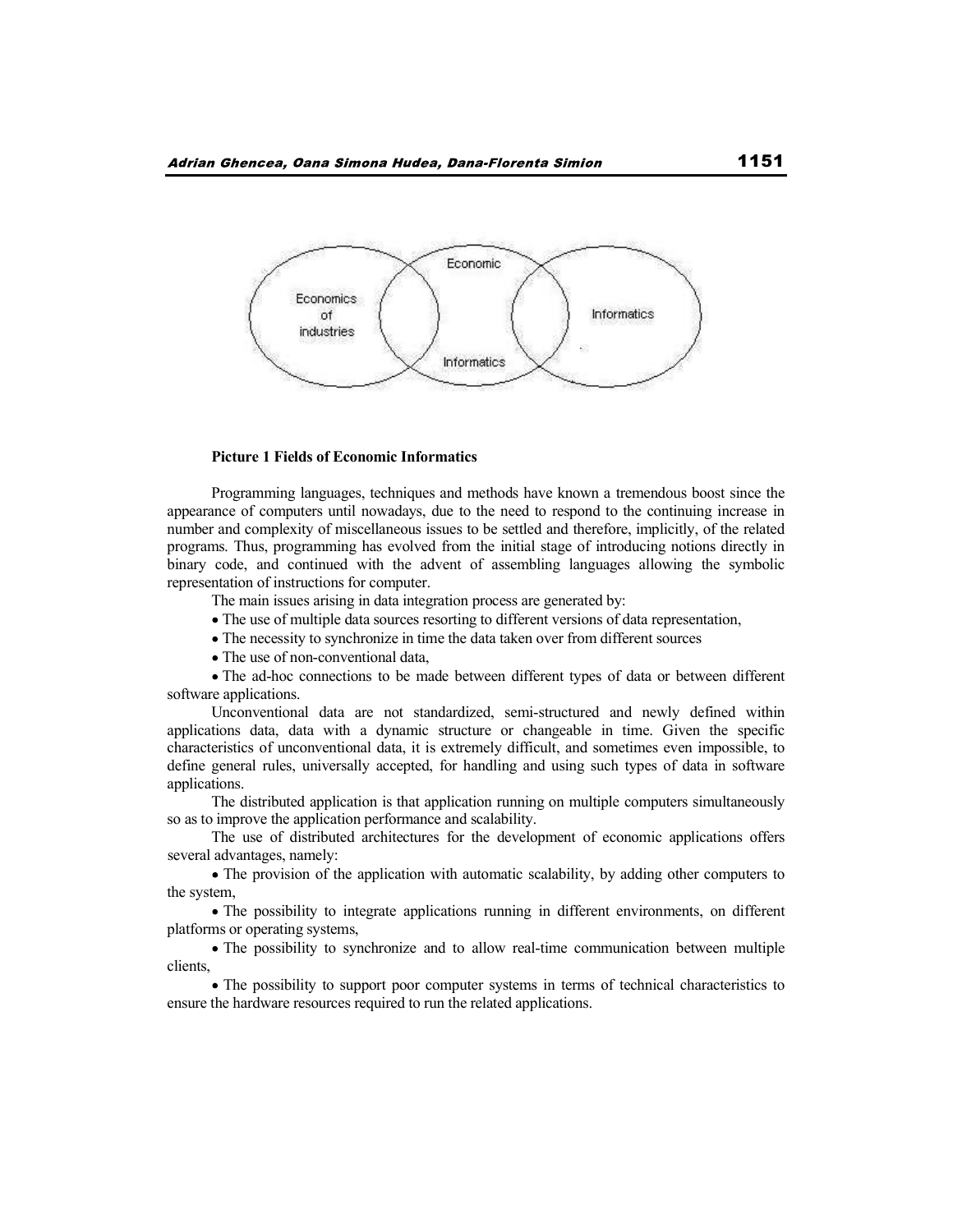

**Picture 2 Flow of data exchange between a company's departments** 

The accelerated changes in the business environment and the increase in complexity of the activities carried out by companies impose a permanent adjustment of the effort and analysis capabilities of the human being.

Able to process a large volume of data and aggregated information in order to optimize processes and to render them more efficient, the ERP systems have been created as a solution to such challenges. The main idea relating to the development of software applications for enterprise systems consists in their evolutionary nature<sup>1</sup>.



**Picture 3 Fundamental Properties of ERP** 

<sup>&</sup>lt;sup>1</sup> Lungu, Ion *Integrarea sistemelor informatice, (IT Systems Integration), A.S.E. Publishing House, Bucharest,* 2007.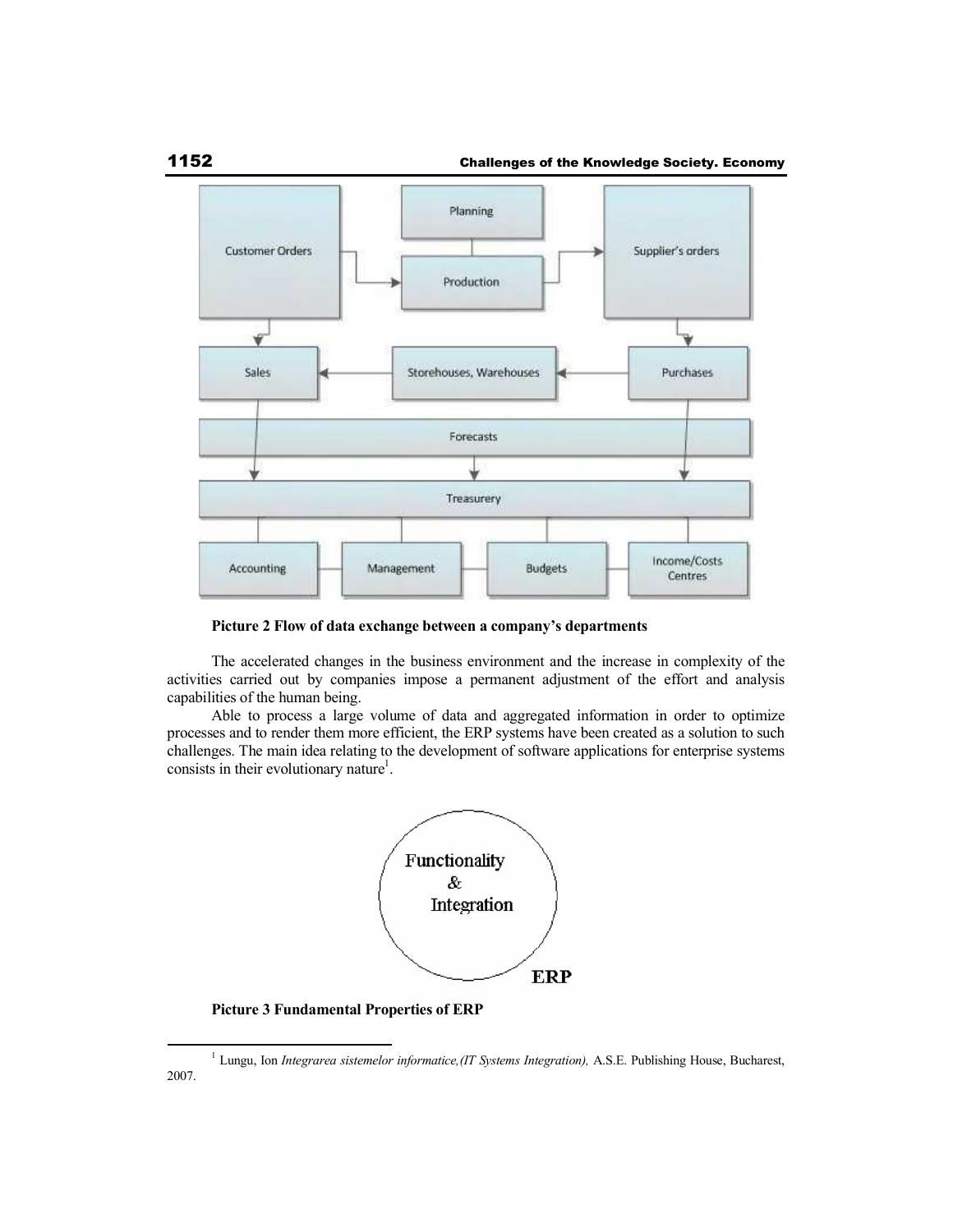Integration ensures the connectivity between the flows of functional economic processes. It may be construed as a communication technique. Here are some common ways in which communication takes place through and for integration: source code, extensive local networks of computers, Internet, e-mail, workflow, automated configuration tools, protocols and databases. We could state that integration is achieved through communication, and communication is achieved through integration.

The functional part of an ERP system ensures the flows of economic processes within each function. Therefore, in an ERP sequence we can find from several to tens of functional modules (general accounting, debtors, payroll, inventory, supply, production planning, logistics and sales orders).

Data integration combines the basic elements of data management systems, content management systems, data warehouses and other enterprise applications, bringing them altogether into a common platform.

#### **Development of XML-based applications**

XML is a relatively new technology. Still, this does not prevent it to impose itself almost in all branches of information technology. Obviously, since XML has become a usable component of computerization, business might also be useful.

Less than a year after its release, XML has impressed many developers and users. Currently, XML is becoming increasingly popular and irreplaceable. In 1998 the international organization W3C has strengthened the XML specification as "Extensible Markup Language (XML) 1.0. This meant green light for the development and implementation of XML.

It is clear that HTML and XML documents are based on the same structure using tags. But the functions of these two languages are quite different.

| HTML                                | XML                                   |
|-------------------------------------|---------------------------------------|
| Used to display data                | Used to carry on data                 |
| Used to visually define data        | Used to describe data                 |
| Used to show how data are displayed | Used to show <b>how data are used</b> |

### **Table 1 HTML – XML Differences**

The above table reveals that XML is working with data definition and transportation. An eloquent example would be the one described below, where we determine information relating to a physical entity. If we described the given information in a relational database, it would look like below:

| Name          | James      |
|---------------|------------|
| Surname       | John       |
| Date of Birth | 07.23.1985 |
| Height        | 70         |

The weakness of the above-described information is that it can be processed only by database management systems, which, most often, are incompatible.

#### **From HTML to XML**

The two languages have been created for different purposes: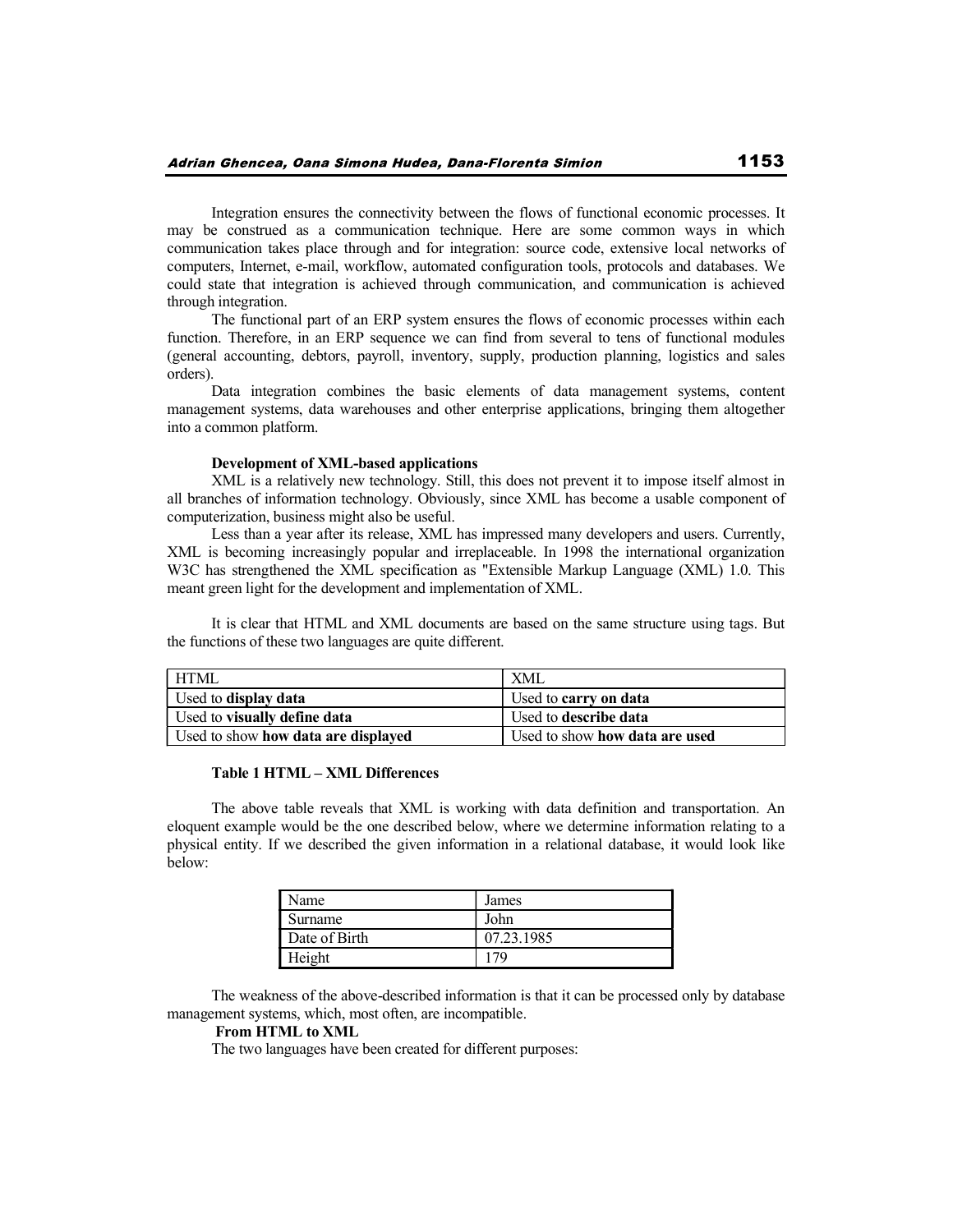- XML was designed to describe data and to focus on their structure;
- HTML was designed to display data and to focus on their design.

The XML Objectives are reflected by the following characteristics:

- Simple to use on Internet;
- Able to support a wide variety of applications;
- Compatible with SGML (Standard Generalized Markup Language);
- Fit for easy writing of programs processing XML documents;
- Designable quickly, formally and concisely.

 The XML data can be used in HTML language and allow a rapid identification of documents via the search engines. By means of codes such as javascript, php etc., the XML files can be embedded in web pages, the most notable example being the RSS system that uses an XML file to carry on information from one web page to several web pages.

Advantages of XML:

- Extensibility (new indicators can be defined, if necessary)
- Validity (the data structural accuracy can be assessed)
- Facility for users to represent their data independently of applications

Simple and accessible (they are text files created to structure, store and transport information)

Easy to edit and modify (it only requires a simple text editor such as Notepad, WordPad, etc.).

 XML language provides a method of inter-human communication, not of data interchangeability between machines, therefore creating relationships between the designers and the beneficiaries of their documents. XML inherits the neutrality of the platform and speech, and the liberty of the data present in SGML.

 All these remarks indicate us that XML provides users with an information markup open standard, without limits in terms of annotation techniques (provided extensibility), easy to use (able to support knowledge databases) and easy to implement.

 The future of XML will impact not only the IT employees, but also the political and economic world. The combination of XML with XSL could replace all current formats of text processing and publishing:

- A unique format for Web posting and printing;
- A common format for storing data in various software products;
- A single format for all languages.

 The success of XML can be foreseen both as regards Web, where is allows the creation of extensible multimedia applications, and as regards the information processing in general.

## **Application development using the concept of CRM (Customer Relationship Management)**

The CRM application is a dedicated solution for customer relationship management which offers: direct support for developing business strategies and the ability to connect front-office and back-office roles into a complete customer oriented business solution. Also, the ability to collect and analyze information, to be able to anticipate customer needs and build a profitable and long-term relationship is another important feature of this type of software solution.

The sharply increasing transition of "traditional" business towards electronic media has brought along important mutations in the crucial field of relationship administration between companies and their customers. The Customer Relationship Management (CRM) is now one of the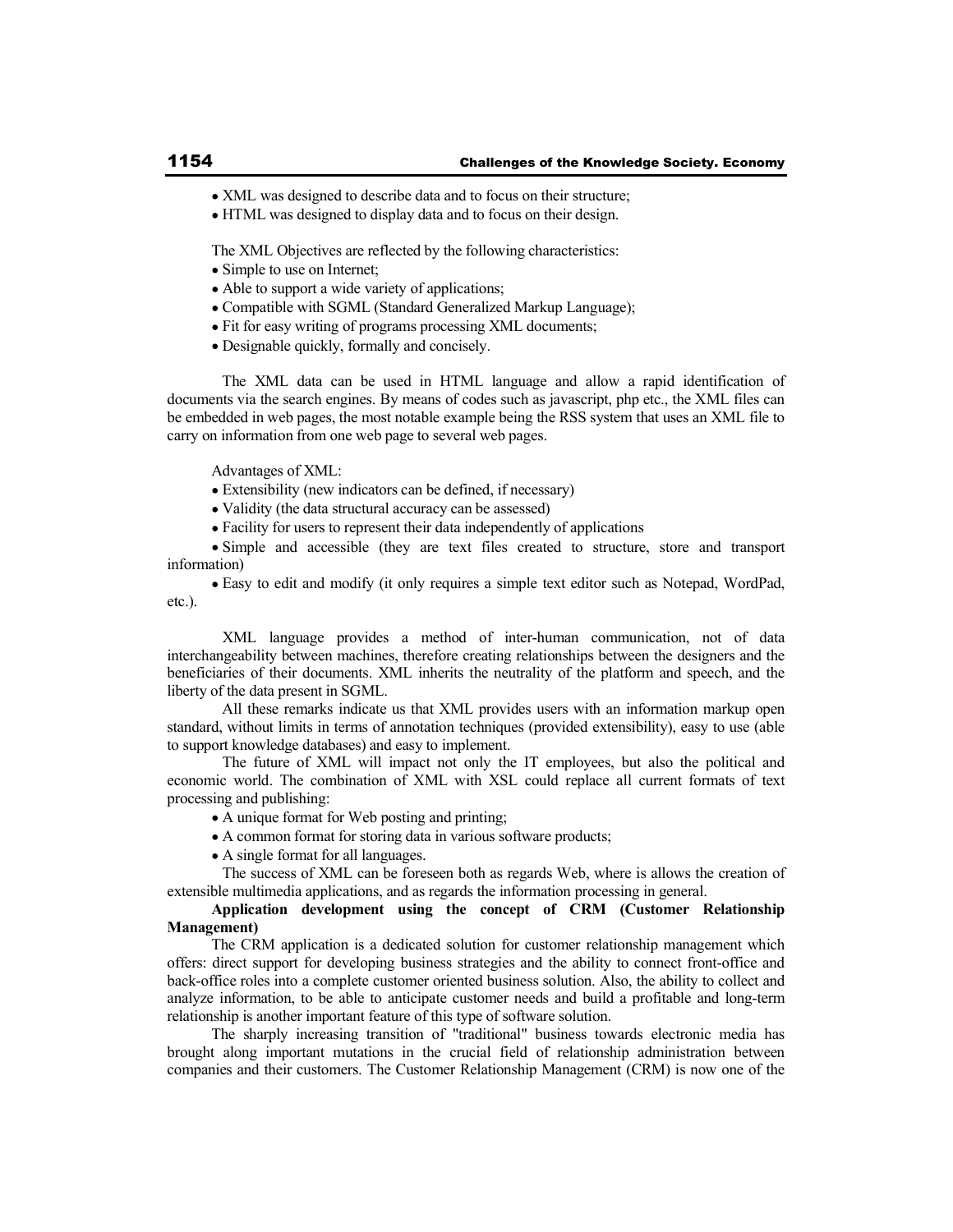fashionable concepts in the new digital economy, but it is hardly an innovation of recent years. Historically, the relationship between the customer and those who provided a particular product or service has arisen since the first customer. This relationship has been managed over time in the most different ways, yet using the "traditional" methods, which implied direct contact between a company's sales representatives and its customers. As until recently a letter, a catalog sent by mail, a phone call, or an elegant restaurant were "tools" more than sufficient to maintain a close relationship of loyalty with the customer, things have changed with the appearance of the Internet. What the digital revolution brought along was an unprecedented widening of a company's customer base, and thus, almost an exponential growth of the problems involved in dealing with them.

The CRM has become a priority for the companies that have sought to have an advantage in today's stormy economy. Worse now, even if they invest hundreds and thousands, if not millions of dollars in CRM, most companies are not closer then before than when the system appeared.

The Customer Relationship Management can be defined in the following ways:

Strategy for selecting and maintaining the customers so that their value to the firm is optimal; it involves a business philosophy that puts the customer at the center, through all the processes; the success is possible if and only if the leading team, the strategy and the organizational appropriate culture act simultaneously;

oA process of implementing a business strategy that places the customer at the center, which, in a "chain reaction" determines to redefine all the functional activities - this implies new work processes, possible only by using information technology;

"Super-class" of business models, processes, methodologies, interactive technologies, to achieve a high retention rate of clients belonging to identifiable groups of customers with great value for business and growth potential;

Extension of the concept of selling as an ongoing process, considered both art and science, to collect and use customer information in order to "educate" their loyalty - which is impossible without the use of appropriate technology;

oA concept of development and implementation of business strategies and related technology support, to eliminate the difference between the actual and the possible acquisition level, the development and maintenance of customer relationship - which improves the efficiency of assets;

oA timely process for enlarging and applying the knowledge (and not necessarily of data storage) on a client, leading to the individualization of acquired strategies and business to meet the personalized needs of each client;

Specific management approach that places the customer at the center of the business processes and practices, the purpose of this approach being the increase in the profit and productivity;

The management of all interactions with the customers, with the purpose of expanding its customer base by bringing in new customers and meeting the needs of the existing ones;

oA term specific to the information domain on potential methodologies, to the software packages offered and to the Internet, to help a company conduct customer relationships in an organized manner;

The "overall" approach that integrates the processes of receipt of orders, sales and service, which unifies and coordinates all the channels through which the customers interact with the company, that "something" which has most to do with customer satisfaction and, in fact, has nothing in common with technology and for which technology is only a means and not an end in itself;

oA process to guide the entire company towards its outside, towards the clients, which involves understanding the customer needs and process management within the company to develop and maintain customer relations.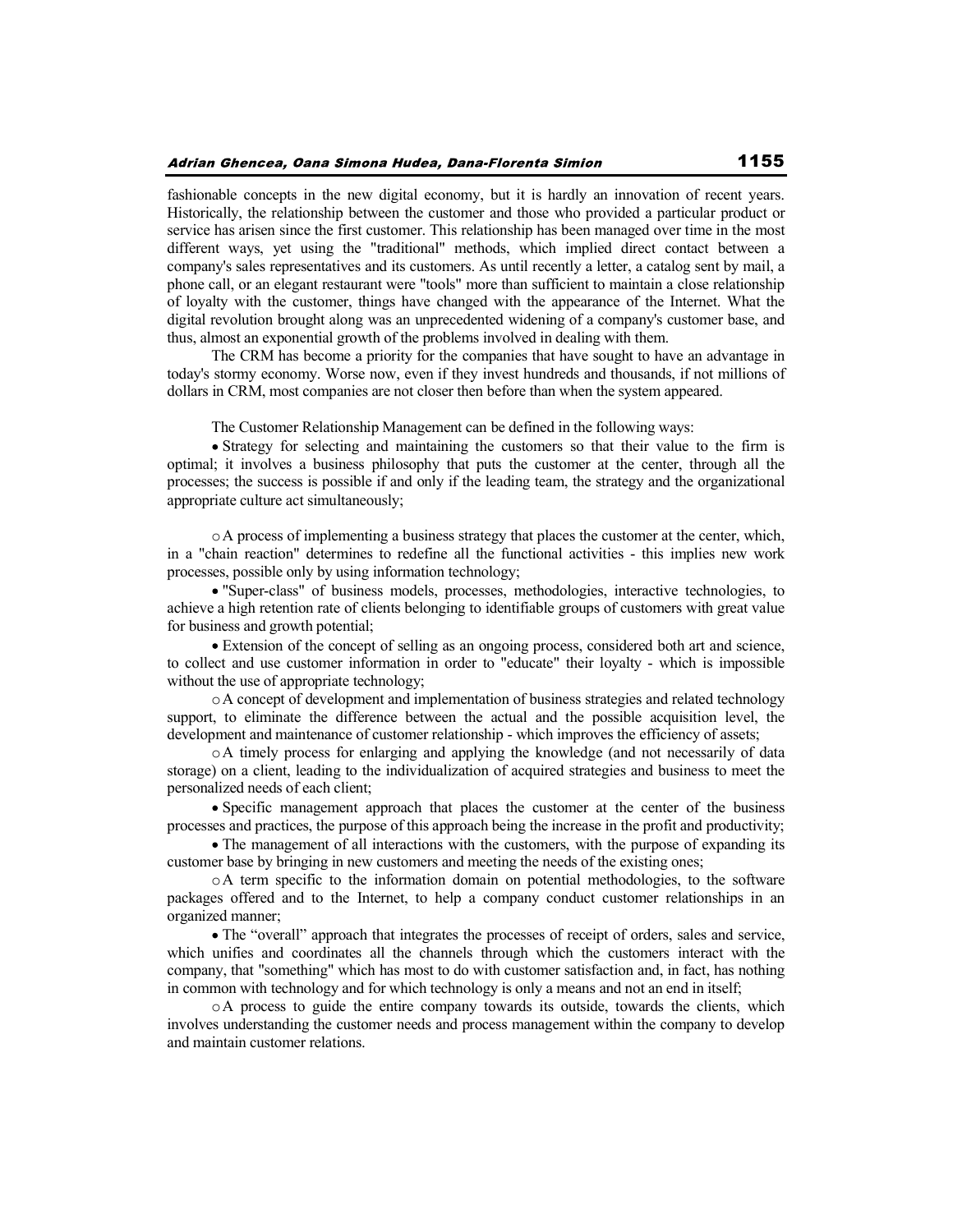The information about the customers is the essence of CRM. Although the development and maintenance are important, clear and well structured data about the customers are vital. Unfortunately, many businesses do not pay enough attention to the importance of consistent and quality data. In fact a study by PriceWaterhouseCoopers showed how widespread are the data on quality problems in companies around the world.

Based on a survey of 600 mid-level companies in the U.S., Europe and Australia, the following conclusions were drawn:

70% of companies have recognized that insufficient data have a negative financial effect on the business. 50% added extra costs to reconcile the data.

• 30% have been forced to postpone investments in new systems because of data issues.

oA company stated that data problems have caused a loss of \$ 8 million only in one fiscal year.

Many leaders have considered the subject of data management companies as boring, until they realized how much is at stake. When a critical project can not come alive because of data problems or clarity, or when they realized how much it will cost to clean the institutionalized data, the negative effect of data neglecting became clear, and the responsible persons were notified.

More than money, poor quality data means low analysis and performance indicators which makes the management take appropriate decisions to get out of this impasse. When it comes to customer information, poor data quality can lead to problems that are no less critical. Each has a story about incorrect data related to customers. But the quality of customer data is no joke, they are absolutely necessary to develop and maintain operational CRM enterprise and analytical systems. Thus consistent and quality data are critical components of the CRM system.

Customers require easy and convenient access through the channels that they choose. Creating multiple points of contact with the customer is served is a prerequisite. Unfortunately, creating multiple points of contact increases the risk of appearing inconsistent interactions. In companies where we can not reconcile information about the same customer at various points of contact, dissatisfaction shows up.

The creation of a single universal database is, unfortunately, not feasible for most large companies because of differences in portfolio applications and associated databases. However, an integrated view, and a multi-channel on the customer is feasible and represents one of the main advantages of the CRM applications. To achieve this, these applications must be integrated pragmatically, using intermediate components with intermediate applications, each dealing with a portion of data collection.

A well organized target reduces the development effort necessary to document and code the interfaces between systems, reducing duplication in technology integration, and shortening the time required to change existing applications.

Definition of customer transactions can vary widely between business-to-business (B2B) and business-to-consumer (B2C). In B2B customers are the companies and their customers, and B2C client is usually an individual, but can be a family.

The next step is to inventory the available sources of data, determining where to collect data from internal sources or whether they will be obtained from external sources. To create an analytical view, the data must be extracted from various sources, converted into consistent and usable information, and then loaded into the analytical data structures. Tools for extracting, transforming and loading (ETL) can be used for this. They are driven by data sets and have a strong support for meta-data. In addition to collecting the data from internal sources, methods to fill in the external uncovered gaps should be available.

#### **CRM Implementation**

Alone, the CRM is not a technology, but a process of collection and retention of customer information and their interactions with the company. CRM implementation tends to be a complicated and expensive test. It is estimated that during the next two years, 2,000 companies will have to spend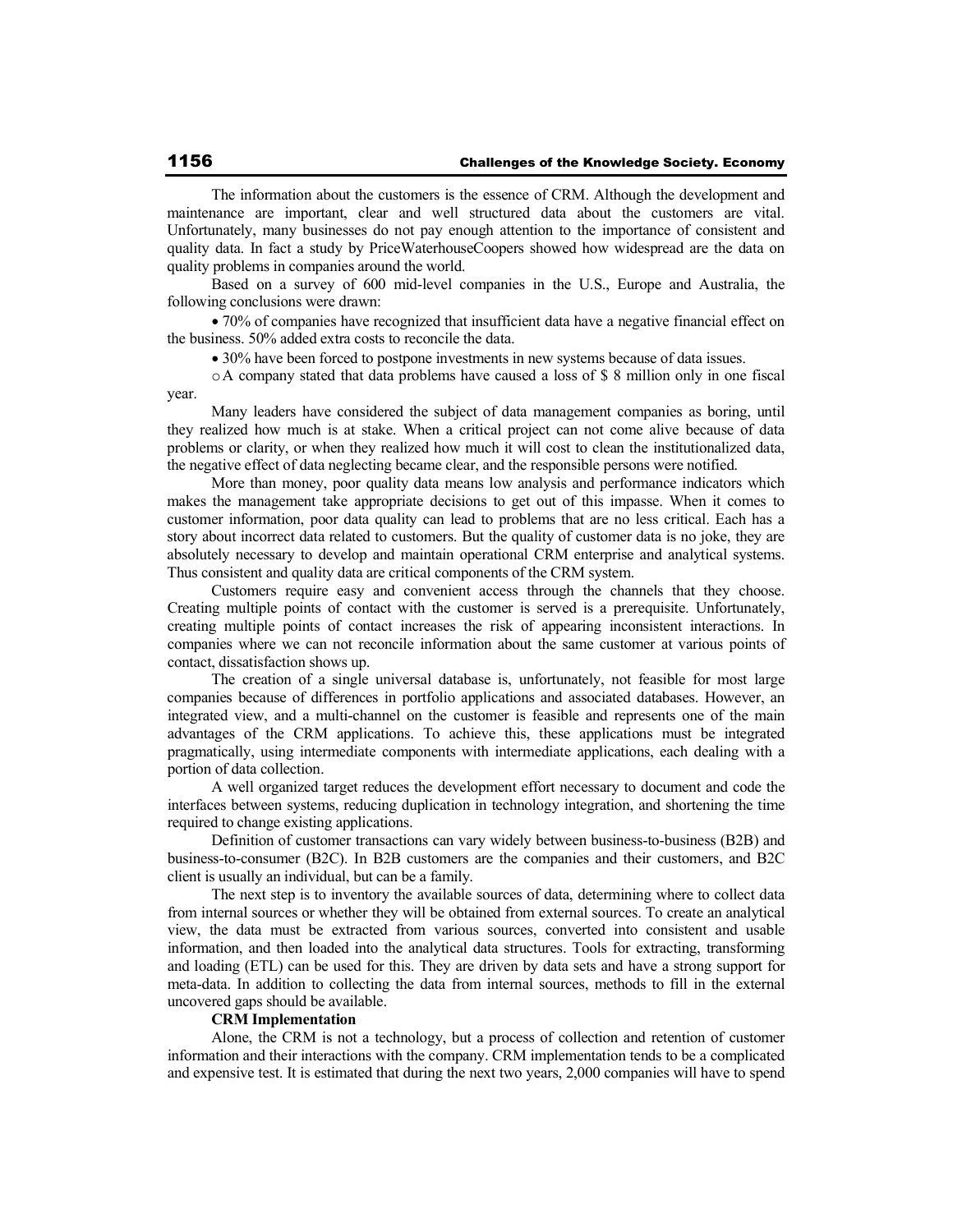\$ 250 million each on CRM solutions. While money is exhausted, many companies have not been able to determine what kind of return on investment they obtain in their system, beyond the obvious data.

A recent study by Andersen Consulting is seeking direct correlation between CRM and the business income. Typically a billion \$ turnover could add \$ 40 million profit would increase the CRM capacity by 10 percent. Besides this, the CRM increases performance and the business income.

Significantly, companies that have successfully implemented CRM solutions do not see CRM as an IT project driven away from a specific department - that is, they see CRM as a broad initiative. Most CRM implementations have been fragmented, put into operation in a department without an over viewing perspective. Similarly, the CRM software needed to be transferred to all levels throughout their organization. Marketing will be able to formulate responses and to provide the results of specific promotions or campaigns across the customer segments. The employee dealing with customer relations will be able to provide superior customer support and satisfaction services.

When talking about the technologies used to achieve the implementation of CRM system, we must first refer to the server level of the CRM. Thus the operating system on which the CRM system developed is Microsoft Windows 2000 Server and the IIS Web server is used. The application is developed in MS Visual Studio.NET Framework and the Server software is MS Framework 1.1 SDK. CRM customers that will benefit from this application should have as 2k/NT Windows operating system and IE5.

The dynamic information accessed in/through the CRM interface information will be considered as "functional" (interface elements such as labels, Message box sites, input fields sites) and "business" information (data about customers, products).

The support for the "functional" data consists in a MS SQL Server database. These data allow direct access from the interface through a ADO.net. connection. The business information is accessed through predefined Web services.

#### **Advantages of CRM**

The impact on the cost and quality data

Using data integration solutions (CDI) can produce a significant return on investment (ROI). Benefits of the CDI are:

Better cross-selling and up-selling "(facilitated by an improvement in the modeling and better targeting of the customers)

- Improving customer retention (achieved by avoiding worn out customers)
- Improving attracting new customers

### **Competitive advantage through CRM**

The CRM is defined as a strategy to manage customer relationship and interaction with them in the most profitable way possible for both. There are several providers of operational CRM solutions that enable traditional CRM implementation strategies. These typical strategies are supported by solutions focused on how the services, sales and marketing of more effective departments should be made, this increasing the profitability of such organizations and of their customers.